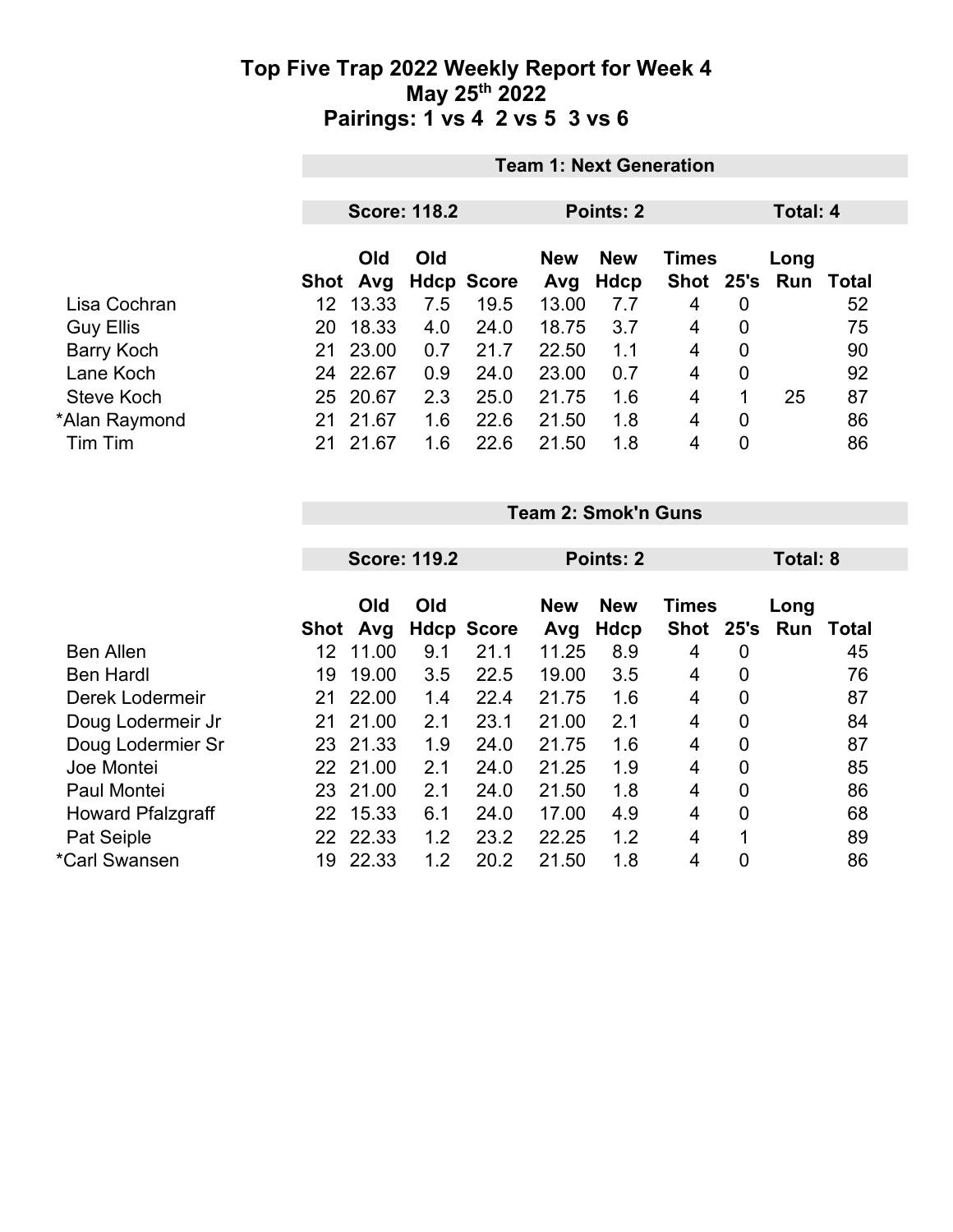|                         |    | Team 3: HDI |                     |                   |                  |                                          |           |                |      |                  |  |
|-------------------------|----|-------------|---------------------|-------------------|------------------|------------------------------------------|-----------|----------------|------|------------------|--|
|                         |    |             |                     |                   |                  |                                          |           |                |      |                  |  |
|                         |    |             | <b>Score: 120.0</b> |                   | <b>Points: 1</b> |                                          |           | Total: 3       |      |                  |  |
|                         |    | Old<br>Old  |                     |                   |                  | <b>New</b><br><b>New</b><br><b>Times</b> |           |                | Long |                  |  |
|                         |    | Shot Avg    |                     | <b>Hdcp Score</b> | Avg              | <b>Hdcp</b>                              | Shot 25's |                |      | <b>Run Total</b> |  |
| <b>Tom Averbeck</b>     |    | 23 20.33    | 2.6                 | 24.0              | 21.00            | 2.1                                      | 4         | 0              |      | 84               |  |
| <b>Tom Hildebrandt</b>  |    | 23 22.33    | 1.2                 | 24.0              | 22.50            | 1.1                                      | 4         | $\overline{0}$ |      | 90               |  |
| *Al Housewright         |    | 18 21.33    | 1.9                 | 19.9              | 20.50            | 2.5                                      | 4         | $\overline{0}$ |      | 82               |  |
| <b>Gene Housewright</b> |    | 15 20.00    | 2.8                 | 17.8              | 18.75            | 3.7                                      | 4         | $\overline{0}$ |      | 75               |  |
| <b>Cole Howitz</b>      |    | 24 21.67    | 1.6                 | 24.0              | 22.25            | 1.2                                      | 4         | $\overline{0}$ |      | 89               |  |
| Joe L                   | 20 | 16.67       | 5.1                 | 24.0              | 17.50            | 4.6                                      | 4         | $\overline{0}$ |      | 70               |  |
| <b>Matt Matt</b>        | 19 | 22.00       | 1.4                 | 20.4              | 21.25            | 1.9                                      | 4         | 0              |      | 85               |  |
| <b>Carson Meyer</b>     | 24 | 21.67       | 1.6                 | 24.0              | 22.25            | 1.2                                      | 4         | $\overline{0}$ |      | 89               |  |
| Sam Meyer               | 24 | 20.67       | 2.3                 | 24.0              | 21.50            | 1.8                                      | 4         | 0              |      | 86               |  |

**Team 4: Lead Lizzards**

|    |       |                                |                            |                           |                   |                                 | Total: 1       |               |             |
|----|-------|--------------------------------|----------------------------|---------------------------|-------------------|---------------------------------|----------------|---------------|-------------|
|    |       |                                |                            |                           |                   |                                 |                |               |             |
|    |       |                                |                            |                           |                   |                                 |                |               |             |
|    |       |                                |                            |                           |                   |                                 |                |               | Total       |
| 21 | 21.67 | 1.6                            |                            | 21.50                     | 1.8               | 4                               | 0              |               | 86          |
|    | 16.00 | 5.6                            |                            | 16.00                     | 5.6               | 3                               | 0              |               | 48          |
|    | 20.67 | 2.3                            |                            | 20.67                     | 2.3               | 3                               | $\overline{0}$ |               | 62          |
|    | 18.33 | 4.0                            |                            | 18.33                     | 4.0               | 3                               | $\mathbf 0$    |               | 55          |
|    | 23.00 | 0.7                            |                            | 23.00                     | 0.7               | 3                               | $\overline{0}$ |               | 69          |
|    |       | 2.1                            | 24.0                       | 21.25                     | 1.9               | 4                               | $\mathbf 0$    |               | 85          |
|    | 21.00 | 2.1                            |                            | 21.00                     | 2.1               | 3                               | $\overline{0}$ |               | 63          |
| 16 | 20.00 | 2.8                            | 18.8                       | 19.00                     | 3.5               | 4                               | $\overline{0}$ |               | 76          |
| 21 | 17.67 | 4.4                            | 24.0                       | 18.50                     | 3.9               | 4                               | 0              |               | 74          |
|    | 19.00 | 3.5                            |                            | 19.00                     | 3.5               | 3                               | 0              |               | 57          |
|    |       | Old<br>Avg<br>Shot<br>22 21.00 | <b>Score: 104.4</b><br>Old | <b>Hdcp Score</b><br>22.6 | <b>New</b><br>Avg | Points: 0<br><b>New</b><br>Hdcp | Shot           | Times<br>25's | Long<br>Run |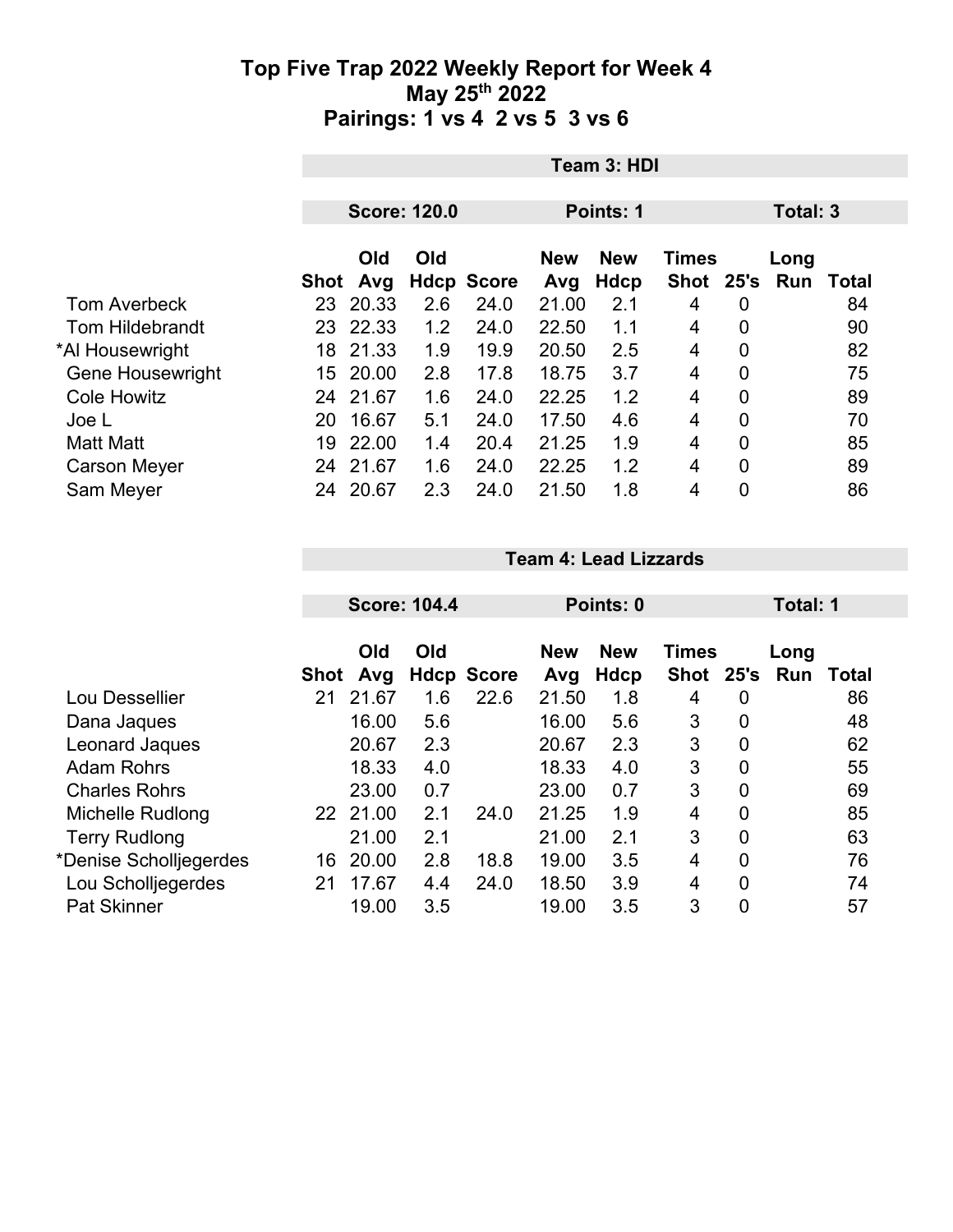|                    | <b>Team 5: Chet's Shoes</b> |                     |     |                   |            |             |              |                |          |       |  |
|--------------------|-----------------------------|---------------------|-----|-------------------|------------|-------------|--------------|----------------|----------|-------|--|
|                    |                             |                     |     |                   |            |             |              |                |          |       |  |
|                    |                             | <b>Score: 118.9</b> |     |                   | Points: 0  |             |              |                | Total: 3 |       |  |
|                    |                             |                     |     |                   |            |             |              |                |          |       |  |
|                    |                             | Old                 | Old |                   | <b>New</b> | <b>New</b>  | <b>Times</b> |                | Long     |       |  |
|                    | Shot                        | Avg                 |     | <b>Hdcp Score</b> | Avg        | <b>Hdcp</b> | Shot 25's    |                | Run      | Total |  |
| <b>Bruce Bruce</b> | 24                          | 22.67               | 0.9 | 24.0              | 23.00      | 0.7         | 4            | 0              |          | 92    |  |
| Paul Cassanova     | 17                          | 22.00               | 1.4 | 18.4              | 20.75      | 2.3         | 4            | 0              |          | 83    |  |
| Paul Cowan         |                             | 22 22.67            | 0.9 | 22.9              | 22.50      | 1.1         | 4            | 0              |          | 90    |  |
| Dave Dave          |                             | 23 20.67            | 2.3 | 24.0              | 21.25      | 1.9         | 4            | 0              |          | 85    |  |
| Jeff Jeff          | 21                          | 19.67               | 3.0 | 24.0              | 20.00      | 2.8         | 4            | 0              |          | 80    |  |
| *Bruce M           | 24                          | 24.00               | 0.0 | 24.0              | 24.00      | 0.0         | 4            | $\overline{0}$ |          | 96    |  |
| <b>Scott N</b>     | 20                          | 22.00               | 1.4 | 21.4              | 21.50      | 1.8         | 4            | 0              |          | 86    |  |
| <b>Steve Steve</b> | 15                          | 22.00               | 1.4 | 16.4              | 20.25      | 2.6         | 4            | 0              |          | 81    |  |
| Tim Tim            | 13                          | 14.67               | 6.5 | 19.5              | 14.25      | 6.8         | 4            | 0              |          | 57    |  |

|                       |      |            | <b>Score: 120.0</b> |                   | Points: 1         |                           |                      |                | Total: 5    |       |  |
|-----------------------|------|------------|---------------------|-------------------|-------------------|---------------------------|----------------------|----------------|-------------|-------|--|
|                       | Shot | Old<br>Avg | Old                 | <b>Hdcp Score</b> | <b>New</b><br>Avg | <b>New</b><br><b>Hdcp</b> | <b>Times</b><br>Shot | 25's           | Long<br>Run | Total |  |
| Dave Dempsey          | 24   | 20.33      | 2.6                 | 24.0              | 21.25             | 1.9                       | 4                    | 0              |             | 85    |  |
| <i>*Guy Garritson</i> | 24   | 24.33      | 0.0                 | 24.0              | 24.25             | 0.0                       | 4                    |                |             | 97    |  |
| John Koskey           | 24   | 22.67      | 0.9                 | 24.0              | 23.00             | 0.7                       | 4                    |                |             | 92    |  |
| <b>Chris Larson</b>   | 22.  | 21.00      | 2.1                 | 24.0              | 21.25             | 1.9                       | 4                    | 0              |             | 85    |  |
| <b>Chris Meca</b>     | 20   | 21.33      | 1.9                 | 21.9              | 21.00             | 2.1                       | 4                    | $\overline{0}$ |             | 84    |  |
| Alexa Nettell         | 13   | 14.33      | 6.8                 | 19.8              | 14.00             | 7.0                       | 4                    | $\overline{0}$ |             | 56    |  |
| Lenny Storch          | 16   | 18.33      | 4.0                 | 20.0              | 17.75             | 4.4                       | 4                    | $\overline{0}$ |             | 71    |  |
| Paul Wiemann          | 24   | 22.33      | 1.2                 | 24.0              | 22.75             | 0.9                       | 4                    | 0              |             | 91    |  |

**Team 6: Bull Shooters**

Super Shooters: Steve Koch 25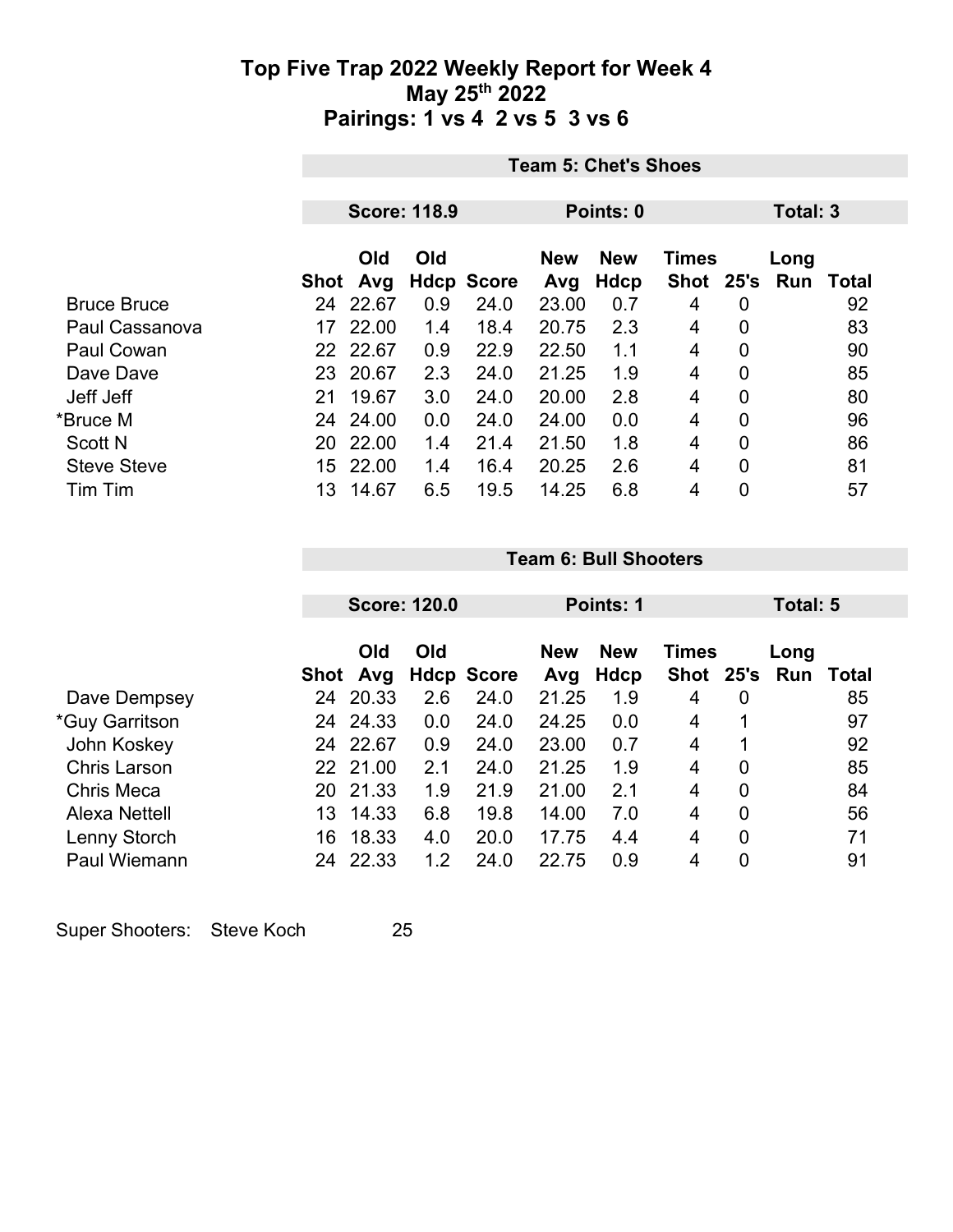## **Top Five Trap 2022 Team Standings through week 4**

| Team 2 | <b>Smok'n Guns</b>          | 8.0 |
|--------|-----------------------------|-----|
| Team 6 | <b>Bull Shooters</b>        | 5.0 |
| Team 1 | <b>Next Generation</b>      | 4.0 |
| Team 5 | <b>Chet's Shoes</b>         | 3.0 |
| Team 3 | <b>HDI</b>                  | 3.0 |
|        | <b>Team 4</b> Lead Lizzards | 1.0 |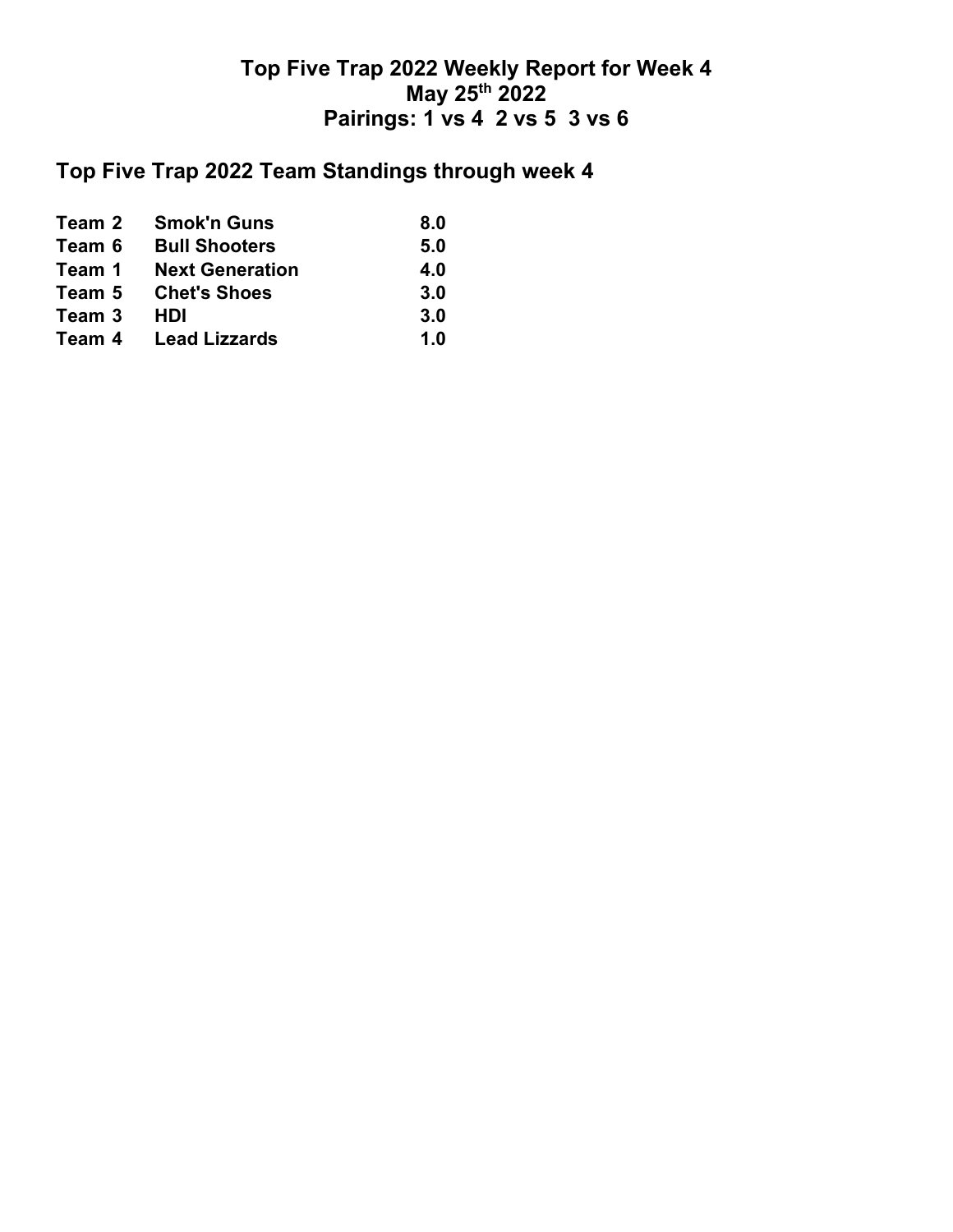# **Top Five Trap 2022 Total Target Leaders Through Week 4**

| Shooter                      | Total | Avg   |   | <b>Rounds Straights Team</b> |                        |
|------------------------------|-------|-------|---|------------------------------|------------------------|
| <b>Guy Garritson</b>         | 97    | 24.25 | 4 | 1                            | <b>Bull Shooters</b>   |
| <b>Bruce M</b>               | 97    | 24.25 | 4 | 1                            | <b>Chet's Shoes</b>    |
| <b>Bruce Bruce</b>           | 92    | 23.00 | 4 | 0                            | <b>Chet's Shoes</b>    |
| John Koskey                  | 92    | 23.00 | 4 | 1                            | <b>Bull Shooters</b>   |
| Lane Koch                    | 92    | 23.00 | 4 | 0                            | <b>Next Generation</b> |
| <b>Paul Wiemann</b>          | 91    | 22.75 | 4 | 0                            | <b>Bull Shooters</b>   |
| <b>Tom Hildebrandt</b>       | 90    | 22.50 | 4 | 0                            | HDI                    |
| <b>Barry Koch</b>            | 90    | 22.50 | 4 | 0                            | <b>Next Generation</b> |
| <b>Paul Cowan</b>            | 90    | 22.50 | 4 | 0                            | <b>Chet's Shoes</b>    |
| <b>Carson Meyer</b>          | 89    | 22.25 | 4 | 0                            | <b>HDI</b>             |
| Pat Seiple                   | 89    | 22.25 | 4 | 1                            | Smok'n Guns            |
| <b>Cole Howitz</b>           | 89    | 22.25 | 4 | 0                            | <b>HDI</b>             |
| <b>Steve Koch</b>            | 87    | 21.75 | 4 | 1                            | <b>Next Generation</b> |
| Doug Lodermier Sr            | 87    | 21.75 | 4 | 0                            | <b>Smok'n Guns</b>     |
| Derek Lodermeir              | 87    | 21.75 | 4 | 0                            | <b>Smok'n Guns</b>     |
| Sam Meyer                    | 86    | 21.50 | 4 | 0                            | HDI                    |
| <b>Scott N</b>               | 86    | 21.50 | 4 | 0                            | <b>Chet's Shoes</b>    |
| Paul Montei                  | 86    | 21.50 | 4 | 0                            | <b>Smok'n Guns</b>     |
| Lou Dessellier               | 86    | 21.50 | 4 | 0                            | <b>Lead Lizzards</b>   |
| <b>Carl Swansen</b>          | 86    | 21.50 | 4 | 0                            | <b>Smok'n Guns</b>     |
| Tim Tim                      | 86    | 21.50 | 4 | 0                            | <b>Next Generation</b> |
| Alan Raymond                 | 86    | 21.50 | 4 | 0                            | <b>Next Generation</b> |
| Michelle Rudlong             | 85    | 21.25 | 4 | 0                            | <b>Lead Lizzards</b>   |
| <b>Matt Matt</b>             | 85    | 21.25 | 4 | 0                            | HDI                    |
| Joe Montei                   | 85    | 21.25 | 4 | 0                            | <b>Smok'n Guns</b>     |
| Dave Dempsey                 | 85    | 21.25 | 4 | 0                            | <b>Bull Shooters</b>   |
| <b>Chris Larson</b>          | 85    | 21.25 | 4 | 0                            | <b>Bull Shooters</b>   |
| Dave Dave                    | 85    | 21.25 | 4 | 0                            | <b>Chet's Shoes</b>    |
| Doug Lodermeir Jr            | 84    | 21.00 | 4 | 0                            | Smok'n Guns            |
| Chris Maca                   | 84    | 21.00 | 4 | 0                            | <b>Bull Shooters</b>   |
| <b>Tom Averbeck</b>          | 84    | 21.00 | 4 | 0                            | HDI                    |
| Paul Cassanova               | 83    | 20.75 | 4 | 0                            | <b>Chet's Shoes</b>    |
| Al Housewright               | 82    | 20.50 | 4 | 0                            | HDI                    |
| <b>Steve Steve</b>           | 81    | 20.25 | 4 | 0                            | <b>Chet's Shoes</b>    |
| Jeff Jeff                    | 80    | 20.00 | 4 | 0                            | <b>Chet's Shoes</b>    |
| <b>Denise Scholljegerdes</b> | 76    | 19.00 | 4 | 0                            | <b>Lead Lizzards</b>   |
| <b>Ben Hardl</b>             | 76    | 19.00 | 4 | 0                            | Smok'n Guns            |
| <b>Gene Housewright</b>      | 75    | 18.75 | 4 | 0                            | HDI                    |